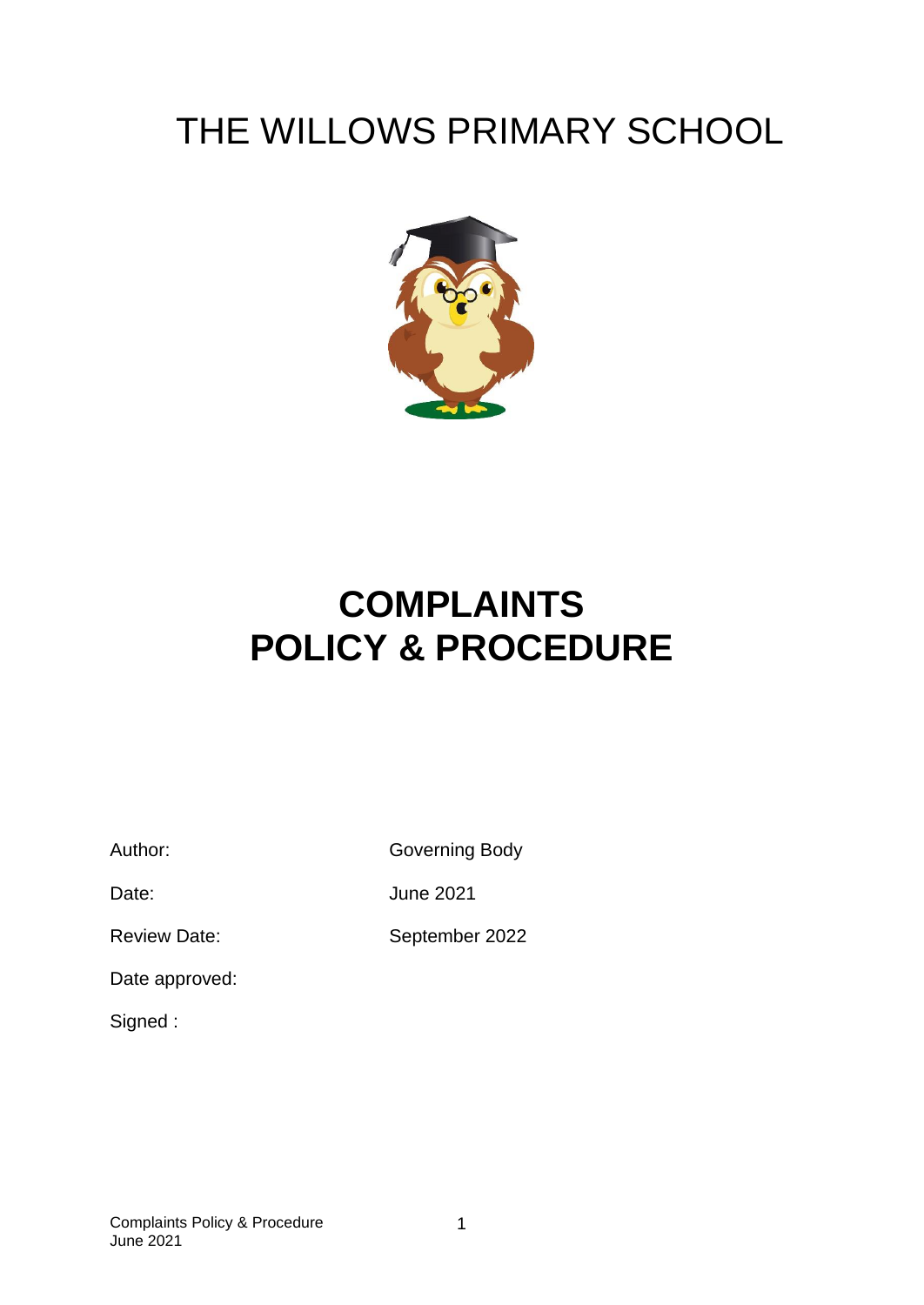#### **Model School Complaints Policy**

*This policy and procedures document sets out The Willows Primary School's approach to dealing with and handling parental concerns and complaints. This document is published on the school website.*

- 1. The Willows Primary School values good home/school relations and will, therefore, do everything we can to establish and maintain them. This includes seeking to resolve any concerns or complaints promptly, and to the satisfaction of all concerned.
- 2. We treat all concerns and complaints seriously and courteously and advise parents and others of the school's procedures for dealing with their concerns. We ask that complaints are made as soon as possible after an incident arises.
- 3. We define a *'Concern'* as *'an expression of worry or doubt over an issue considered to be important for which reassurances are sought'.*
- 4. We define a **'***Complaint'* as *'an expression of dissatisfaction, however made, about the actions taken or a lack of action'.*
- 5. The government and the Local Authority (LA) advocate resolution of parental concerns and complaints at school level wherever possible, in the interests of maintaining good home/school relations.
- 6. We expect parents and other complainants to behave respectfully towards all members of the school community. In particular, any disagreement with the school should not be expressed inappropriately or in front of pupils.
- 7. The senior leadership of the school and the governing board review the number and nature of complaints (when procedure is completed) in order to ensure that lessons learnt are acted upon.
- 8. The school's policy and procedures are reviewed regularly and updated as necessary.
- 9. The policy has the following school-based stages:
	- Informal,
	- Formal investigation and response
	- Appeal.

A further external appeal stage also exists if the complainant is not satisfied with the way in which the investigation has been managed.

- 10. Staff and governors receive training in handling parental concerns and complaints as appropriate.
- 11. The governing board of The Willows has established reciprocal arrangements with other governing boards to assist, when necessary, with any aspect of a formal complaint or grievance procedure. This arrangement allows for a governor from another school to be part of the process as required. This includes being asked to conduct an investigation or be a panel member.
- 12. Whilst we will seek to resolve concerns and complaints to the satisfaction of all parties, it may not be possible to achieve this in every case.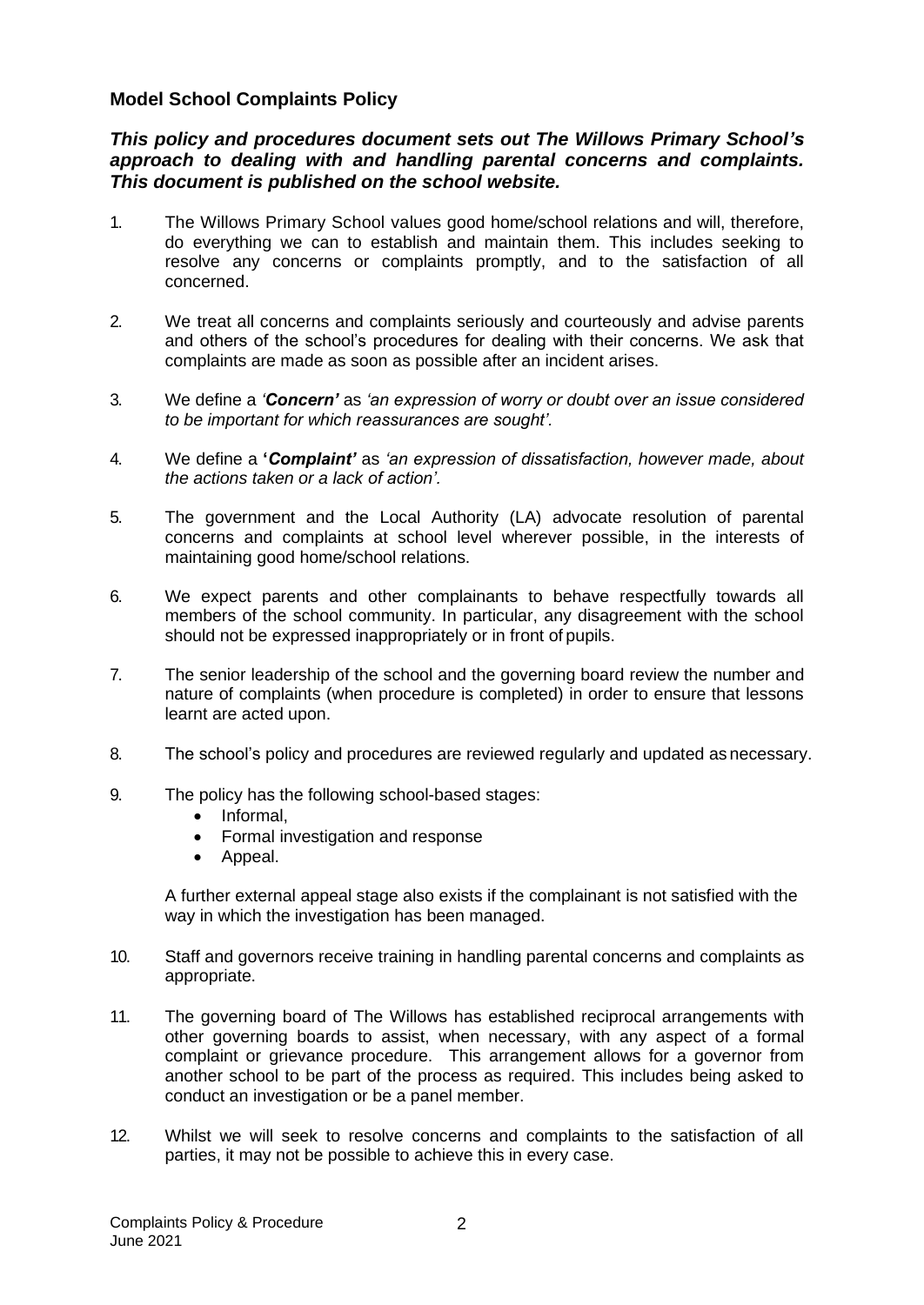- 13. We acknowledge that some complainants can be persistent in their repeated approaches to the school, and to manage these instances a separate Persistent Complainants policy exists.
- 14. If a complainant chooses to take formal legal action whilst the complaint is being investigated, the legal action takes precedent over the complaint process and this process is suspended. However, we would expect the complainant to have exhausted the school complaints process before legal action is commenced.
- 15. If a statutory procedure needs to be invoked at some point during the investigation of a more general complaint, the complaints procedure should be suspended until the statutory procedure has been concluded.

| Adopted by the Governing Board of |  |
|-----------------------------------|--|
| The Willows Primary School        |  |

| Date adopted: |  |
|---------------|--|
|               |  |

Date of review:

Date placed on school web site: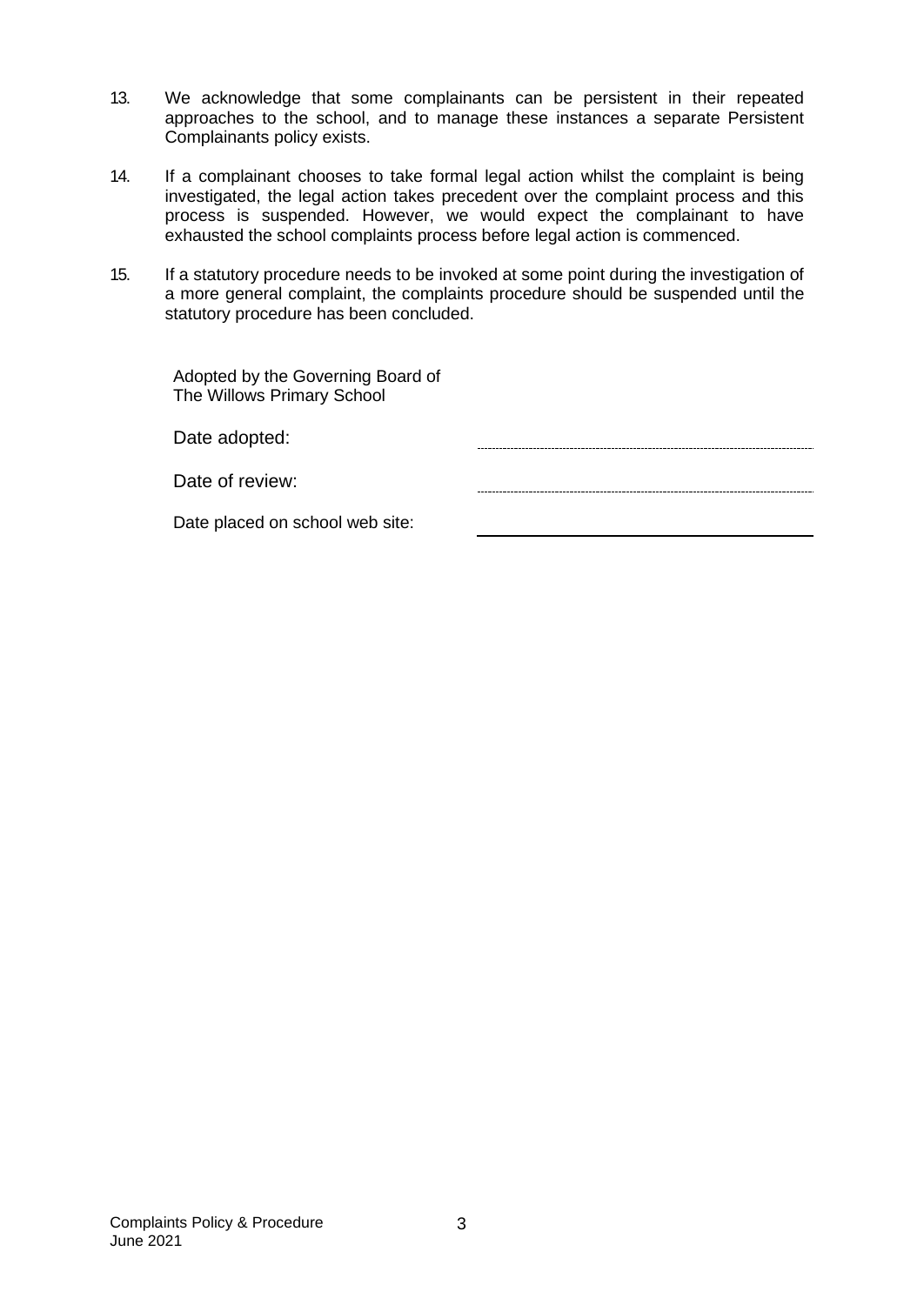## **School Complaints Procedure**

#### **Who can complain?**

This procedure applies to any person, including members of the general public, who may make a complaint about any provision of facilities or services that a school provides. It does not apply to those complaints that are covered by other statutory procedures.

### **Stages in the Procedure**

The procedure is divided into three school-based stages with a further external appeal stage:

- **The Informal Stage** aims to resolve the concern through informal means at the appropriate level in school.
- **The Formal Stage** is the stage at which written complaints are considered by;
	- o The Head teacher **or**
	- $\circ$  The designated governor, who has special responsibility for dealing with complaints, (*this will apply if the complaint is against the Head teacher)* **or**
	- o An Independent Investigating Officer, if appropriate.
- **The Formal Appeal Stage** is the last school based formal stage. It involves an Appeal Panel of governors. The Panel reviews how the investigation has been conducted.

An **External Appeal** is a further formal stage where the complainant can contact the Secretary of State if they remain unsatisfied with the way in which the investigation has been handled. Having exhausted the previous stages, complaints can be taken to the Secretary of State for Education but only on the grounds that the governing board is acting or proposing to act unreasonably or illegally.

### **Timeline for making a formal complaint**

It is expected that any complaint will be made as soon as possible after the incident. However, in keeping with guidance from the DfE, we consider three months to be a reasonable timeframe in which to lodge a complaint. In some circumstances a longer time frame may be considered, but this will be at the discretion of the school and governing board.

#### **Stage 1: The Informal Stage – your initial contact with the school**

- 1. Many concerns will be dealt with informally when you make them known to us. The first point of contact should be your child's class teacher.
- 2. Once your concern is made known to us, we will see you, or contact you by telephone or in writing, as soon as possible. If it is necessary, all members of staff know how to refer to the appropriate person with responsibility for your particular issues. He or she will make a clear note of the details and will check later to make sure that the matter has been followed up.
- 3. Any actions or monitoring of the situation that has been agreed will be communicated clearly to you.
- 4. If necessary, we will contact appropriate people who may be able to assist us with our enquiries into your concern.
- 5. We will normally update you on the progress of our enquiries within 10 school days. Once we have responded to your concern, you will have the opportunity to ask for the matter to be considered further.
- 6. If you are still dissatisfied following this informal approach, your concern will become a formal complaint and we will deal with it at the next stage.

## **Stage 2: The Formal Stage – formal consideration of your complaint**

This stage in our procedures deals with formal complaints. It applies where you are not happy with the informal approach to dealing with your concern, as outlined above. In order to manage the complaint effectively, it is requested that a formal complaint is put into writing. A sample form is provided for this. We do appreciate that you may not feel comfortable doing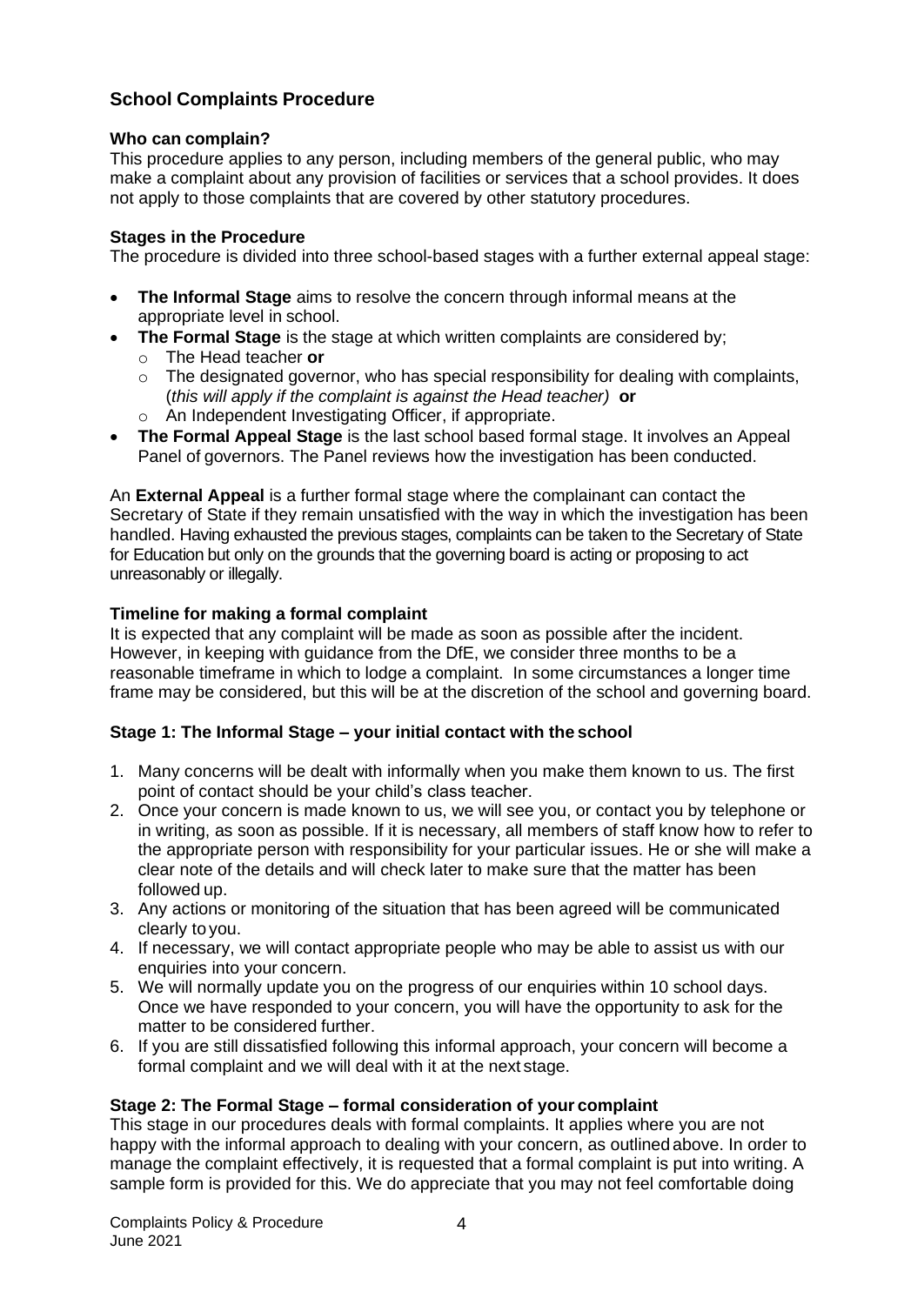this, so we will accept complaints made by telephone or in person.

Formal Stage proceedings will be conducted by an Investigating Officer. This will typically be one of the following:

- The Head teacher or member of staff the Head teacher has delegated this to.
- The Chair of Governors (*if the complaint is against the Head teacher*)
- Another Governor if delegated by the Chair of Governors
- An Independent Investigating Officer, designated by either the Head teacher or the Chair of Governors (if appropriate to the circumstances)
- The Vice Chair of Governors, if the complaint is against the Chair of Governors.
- The Chair of Governors, if the complaint is against a Governor.
- An Independent Investigating Officer, if the complaint is against more than one governor.
- 1. Normally, your written complaint should be addressed to the Head teacher. If, however, your complaint concerns the Head teacher personally, it should be sent to the Clerk to the Governors marked "for the attention of the Chair of Governors" *[the designated governor]*.
- 2. We will acknowledge your complaint in writing within five school working days.
- 3. We will enclose a copy of the complaints policy and procedures with the acknowledgement.
- 4. As part of our consideration of your complaint, we may invite you to a meeting to discuss the complaint and fill in any details required. This will help us to ensure that we fully understand your complaint and can investigate appropriately. If you wish, you can ask someone to accompany you to help you explain the reasons for your complaint.
- 5. The Investigating Officer may be accompanied by an appropriate person if they wish.
- 6. Following the meeting, the Investigating Officer will, where necessary, talk to witnesses and take statements from others involved. If the complaint centres on a pupil, we will talk to the pupil concerned and, where appropriate, others present at the time of the incident in question.
- 7. We will normally talk to pupils with a parent or carer present, unless this would delay the investigation of a serious or urgent complaint, or where a pupil has specifically said that he or she would prefer the parent or carer not to be involved. In such circumstances, we will ensure that another member of staff, with whom the pupil feels comfortable, is present.
- 8. If the complaint is against a member of staff, it will be dealt with under the school's internal confidential procedures, as required by law.
- 9. The Investigating Officer will keep written/ typed, signed and dated records of all meetings and telephone conversations, and other related documentation.
- 10. Normally we would expect to respond in full within 20 school days but if this is not possible, we will write to explain the reason for the delay and let you know when we hope to be able to provide a full response.
- 11. Once we have established all the relevant facts, we will send you a written response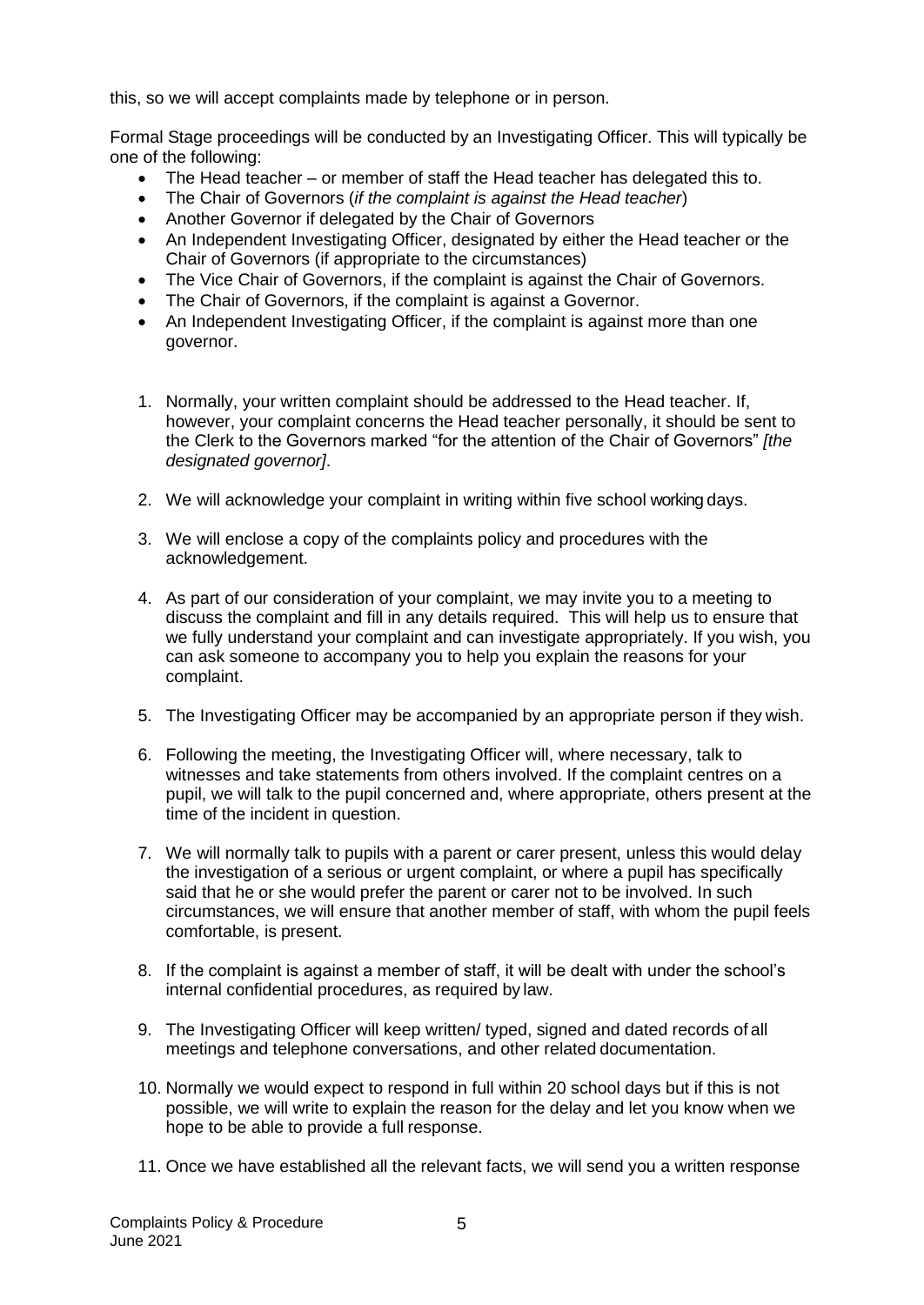to your complaint. We may invite you to a meeting to discuss the outcome as part of our commitment to building and maintaining good relations with you. The letter will give an explanation of the Investigating Officer's findings and decision and the reasons for it. If follow-up action is needed, we will indicate what we are proposing to do.

- 12. The Investigating Officer will indicate if your complaint is upheld, partially upheld, or not upheld as appropriate.
- 13. If you are unhappy with the way in which we reached our conclusions, you may wish to proceed to the **Formal Appeal Stage** as described below.

#### **Stage 3: The Formal Appeal Stage – consideration by a Governors' Appeal Panel** If the complaint has already been through the Formal Stage and you are not happy with the way in which the complaint has been investigated, you can take it to a Governors' Appeal Panel. This is a formal process, and the ultimate recourse at school level.

The purpose of this arrangement is to give you the chance to present your arguments in front of a panel of governors who have no prior knowledge of the details of the case and who can, therefore, consider it without prejudice.

If you intend to progress to the Formal Appeal Stage, you are required to notify us of this within 10 working days of the response received at the Formal Stage.

However, the purpose of a panel is **not to rehear** the complaint. The aim of the appeal panel is to:

- Review how the complaint has been investigated
- To determine whether this has been conducted fairly.
- To establish facts *and*
- Make recommendations, which will reassure you that we have taken the complaint seriously.

The Governors' Appeal Panel operates according to the following formalprocedures:

- 1. The governing board will convene a panel of three governors and will aim to arrange for the panel meeting to take place within **20 (twenty) school days.**
- 2. You will be asked whether you wish to provide any further written documentation in support of your appeal. Any additional documentation should be submitted prior to the review panel meeting. This documentation should **not introduce new material or a new complaint.**
- 3. Additional documentation must be **received five 5 school days** in advance of the date set for the Appeal Meeting, in order to allow the panel time to read the material.
- 4. The Investigating Officer will be asked to prepare a pack of the documentation related to the investigation and the outcome for the panel. The panel can request additional information from other sources ifnecessary.
- 5. You will be informed, at least **five 5 school days** in advance, of the date, time and place of the meeting. We hope you will feel comfortable with the meeting taking place in the school but we will do what we can to make alternative arrangements if you prefer. However, we cannot guarantee that this will be possible.
- 6. With the letter, you will receive any relevant correspondence or reports regarding the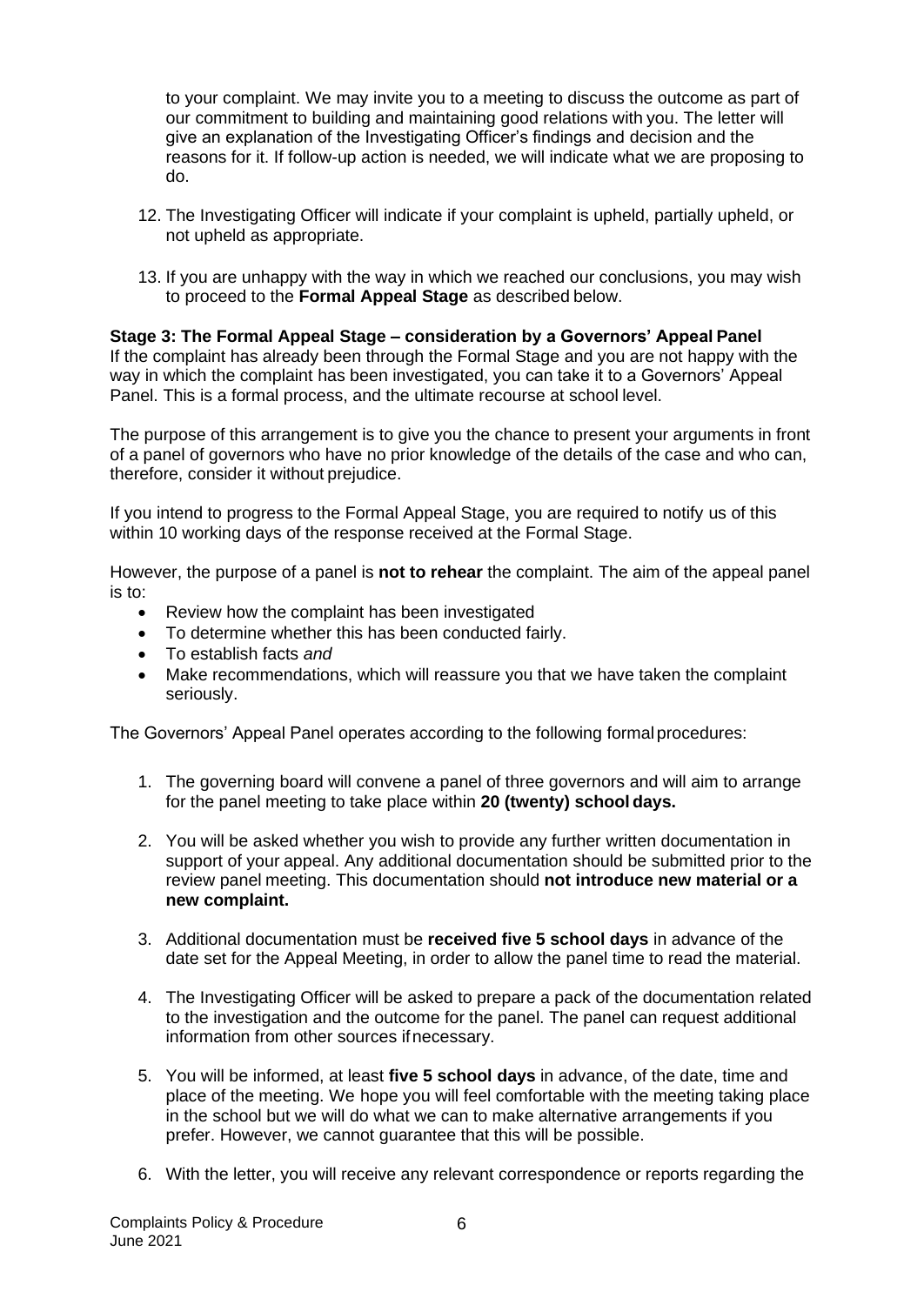Formal Stage.

- 7. The letter will explain what will happen at the panel meeting. It will state that you may be accompanied to the meeting. The choice of person to accompany you is your decision. It is usually best to involve someone you have confidence in, but who is not directly connected with the school. They are there to give you support but also to witness the proceedings and to speak on your behalf if you wish. It is not appropriate to bring a solicitor or other legal representative to this meeting.
- 8. If it is necessary in the interests of the ratifying the investigative process, the Investigating Officer may, with the agreement of the Chair of the Appeal Panel, invite relevant witnesses directly involved in matters raised by you to attend the meeting.
- 9. The Chair of the Appeal panel will bear in mind that the formal nature of the meeting can be intimidating and will do his or her best to put you at your ease.
- 10. As a general rule, no evidence or witnesses previously undisclosed should be introduced into the meeting by any of the participants. If either party wishes to do so, the meeting will be adjourned so that the other party has a fair opportunity to consider and respond to the new evidence.
- 11. The Chair of the Panel will ensure that the meeting is properly minuted. Any decision to share the Minutes with the complainant is a matter for the panel's discretion. The complainant does not have an automatic right to see or receive a copy as the Minutes are the property of the governing board. Since such Minutes usually name individuals, they are understandably of a sensitive and, therefore, confidential nature.
- 12. Normally, the written outcome of the panel meeting, which will be sent to you, should give you all the information you require. If, however, you feel that you would like to have a copy of the minutes it would be helpful if you could indicate this in advance. If the panel is happy for the minutes to be copied to you, the Clerk can then be asked maintain confidentiality in the minutes.
- 13. During the meeting, you can expect there to be opportunities for:
	- The panel to hear you explain your case and your argument for why it should be heard at appeal;
	- The panel to hear the complaint investigator's case in response:
	- You to raise questions via the Chair;
	- You to be questioned by the complaint investigator through the Chair;
	- The panel members to be able to question you and the complaint investigator; and
	- You and the Head teacher/complaint investigator to make a final statement.

In closing the meeting, the Chair will explain that the panel will now consider its decision and that written notice of the decision will be sent to you and the Head teacher **within five school days**. All participants other than the panel and the Clerk will then leave.

14. The panel will then consider the complaint and all the evidence presented, in order to:

- Reach a unanimous, or at least a majority, decision on the case;
- Decide on the appropriate action to be taken, if necessary, and
- Recommend, where appropriate, to the governing board changes to the school's systems or procedures to ensure that similar problems do not happen again.
- 15. The Clerk will send you and the Head teacher a letter outlining the decision of the